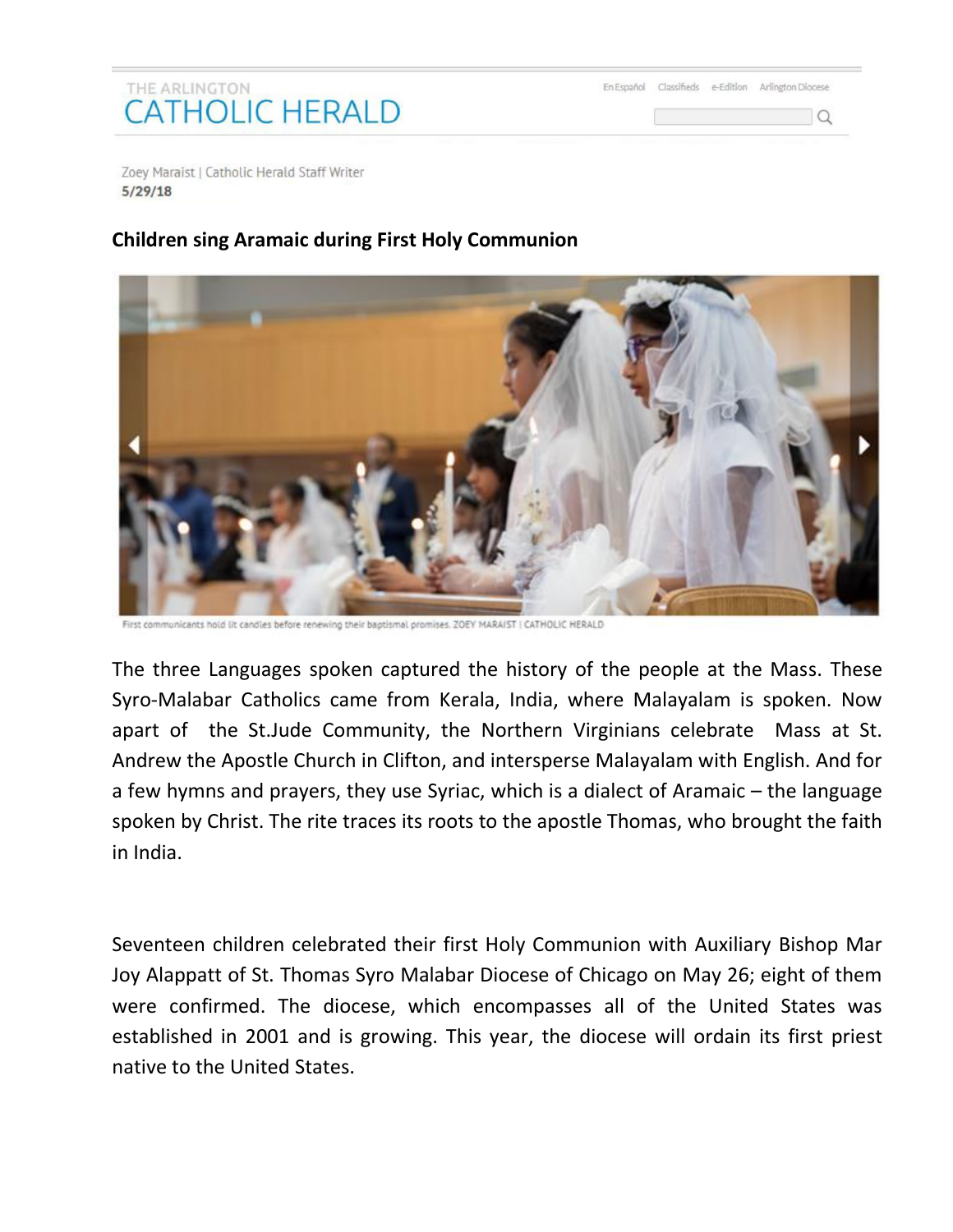First communicants and their parents processed into the church to present the Bishop with a tray of flower petals with prayers and offerings for the church. In their liturgy, the offertory occurs at the beginning of Mass, said Felix Simon, a parishioner and catechist of the community. Also in the Eastern tradition, children are baptized and confirmed at the same time. The children who were baptized in Roman Catholic churches also received the sacrament of confirmation.



During his homily, Bishop Alappatt showed the boys and girls a picture of the day, he received his first Communion, which he said was one of the most beautiful and important days in his life. "Don't leave Jesus here in the church," he told them. "Jesus wants to come into your home, to eat with you, to study with you, to play with you, Jesus wants to accompany you."

During the Mass. The children led the congregation in a Syriac Hymn and the Our Father. "This is the fourth year in succession that we've had Syriac as a sort of a rite of passage." Said Simon. Much like Latin in the Western tradition, Syriac was used in their liturgy until the vernacular replaced it in the early 1960's. As a part of the Aramaic